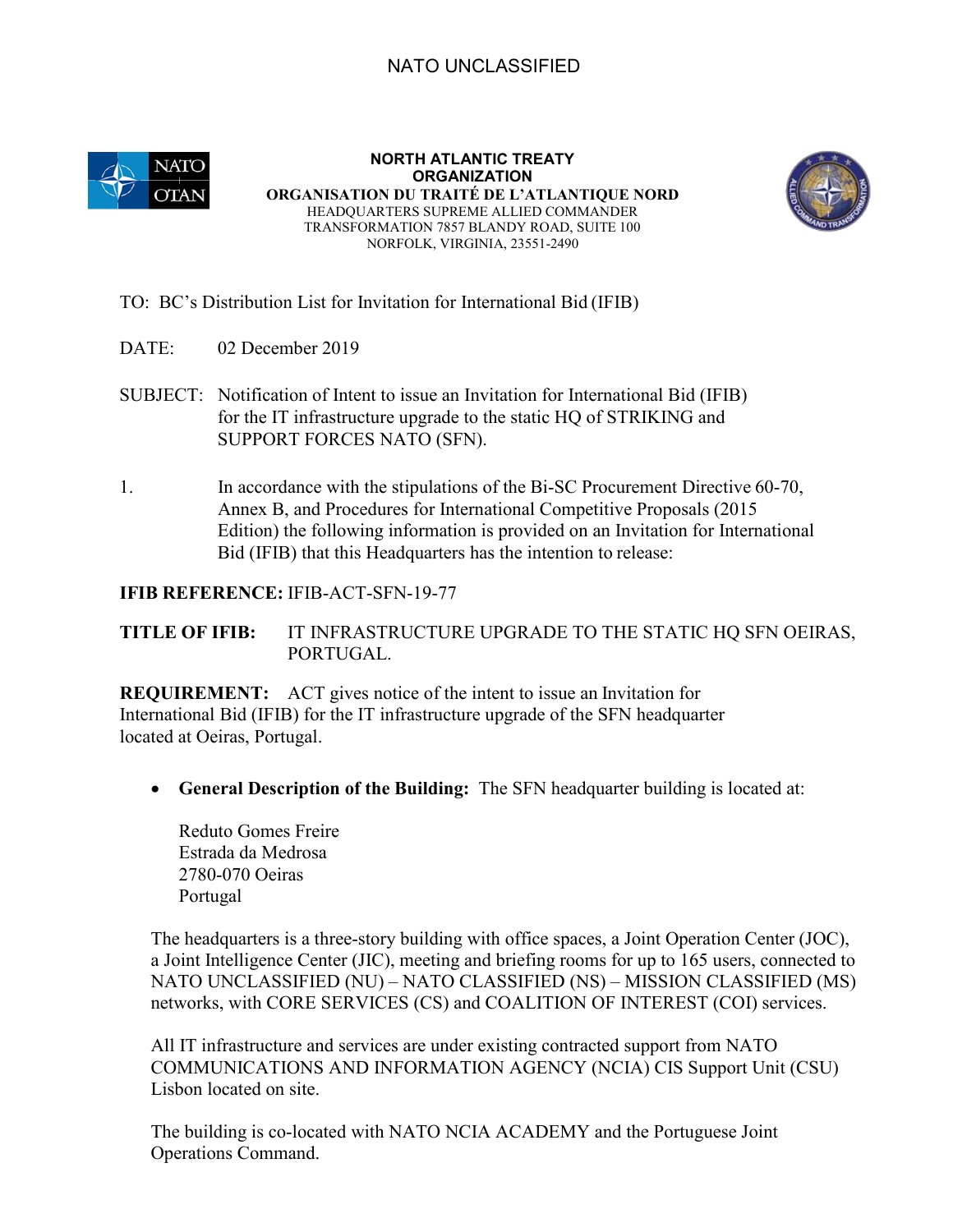### • **Architectural principles**

The Information and Communication Technology (ICT) and Architecture Principles, described in [AD 06.00.07, 2015], are followed where applicable. For this project specifically, the Application and Technology Principles are adhered to by:

- Follow NCIA IT Modernization (ITM) architecture and design of the core and distribution network.
- Provide and use exactly the same network switch models as for ITM for access switches.
- Follow the NCIA architecture and design with respect to the telephony and NU LAN design, using the same technical solution.
- The principles concerning the facility design and installation of CIS equipment, as described in [SDIP 29/2, 2015] and [Directive 90-5, 2012], has to be followed for the cabling and zoning, where applicable.
- **Applicable Documents:**

### • **[NIATC, 2013]:**

NIATC – VLAN – 004.Feb.2013, "NATO Use of VLAN for Logical Separation of Networks, Security overview of the use of Virtual Local Area Networks (VLAN) for the logical separation of networks", Revision 1.0, Mr. Tatman, NIATC, Plans Section, 22 February 2013

### • **[AD 06.00.07, 2015]:**

NCI Agency Directive AD 06.00.07, "NCI Agency Information and Communication Technology (ICT) & Architecture Principles", 11 September 2015 (NATO Unclassified)

# • **[Directive 90-5, 2012]:**

NCI Agency Directive 90-5, "Facility Design Criteria and Installation of Equipment for the Processing of Classified Information", NCIA, Mons, 01 July 2012 (NATO Restricted)

# • **[SDIP 29/2, 2015]:**

AC/322-N(2014)0158, SDIP-29/2, "Selection and Installation of Equipment for the Processing of Classified Information", March 2015 (NATO Restricted)

# Deliverables Include:

- Provide and replace network switches
- Provide fiber optic cabling
- Remove dead-end CAT 5 and outdated fiber optic cables
- Identify and label all cabling installed in the overhead
- Provide a final networking diagram in AUTOCAD format of cables installed start from the switch and ending in the room where the connector (drop) is located.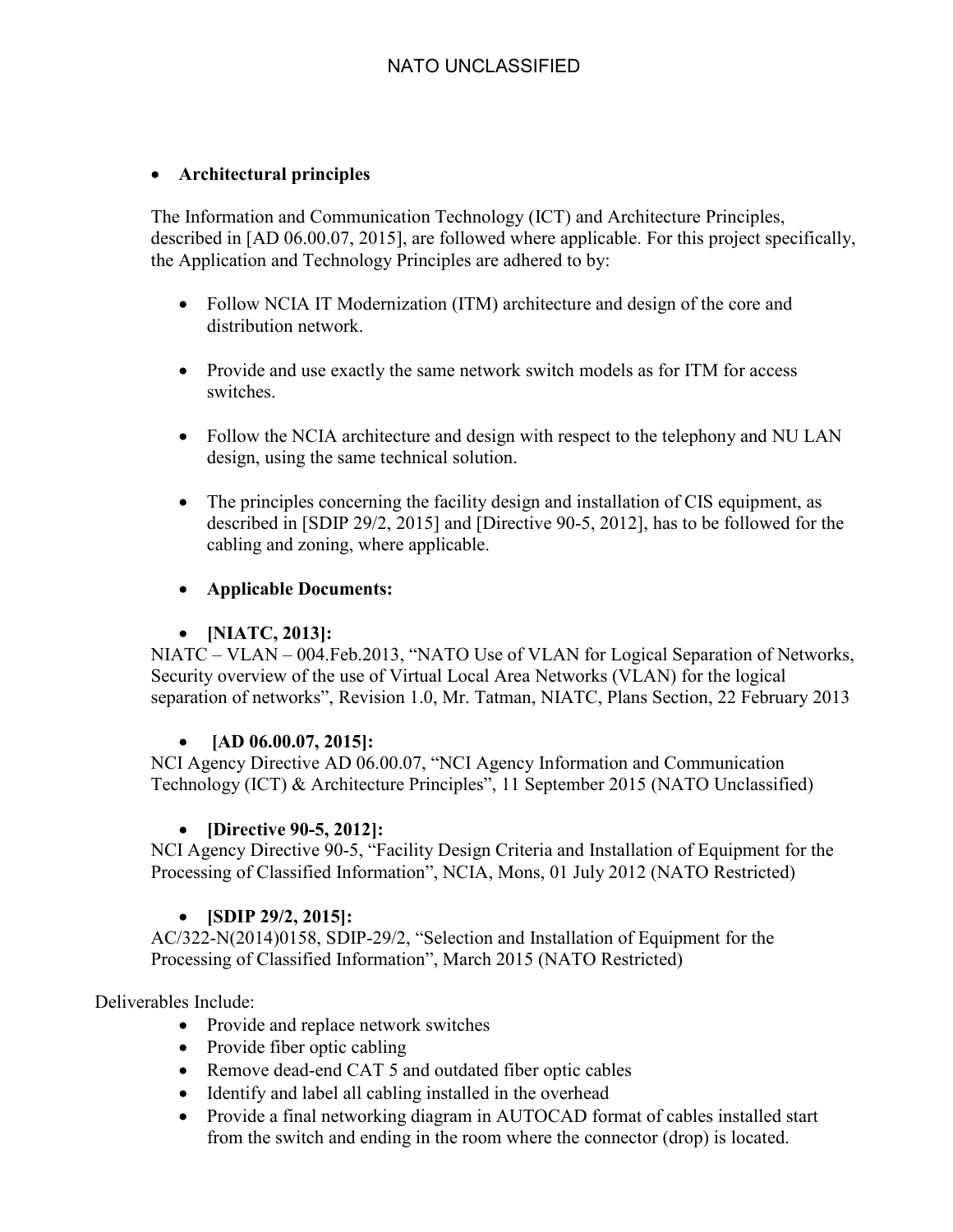# NATO UNCLASSIFIED

| <b>Type of Contract:</b>      | <b>Best Value Award</b>                                                                                                                                                                                                                                                                                                                                                                                                                                                                                                                                                                                  |
|-------------------------------|----------------------------------------------------------------------------------------------------------------------------------------------------------------------------------------------------------------------------------------------------------------------------------------------------------------------------------------------------------------------------------------------------------------------------------------------------------------------------------------------------------------------------------------------------------------------------------------------------------|
| <b>Period of Performance:</b> | 01 October to 31 December 2020 in pre-planned<br>incremental stages, as the HQs have to maintain limited functionality.                                                                                                                                                                                                                                                                                                                                                                                                                                                                                  |
| <b>Timelines:</b>             | 15 January 2020 IFIB solicitation issued.<br>28 February 2020 solicitation closes.<br>$\sim$ 16 March 2020 contract award                                                                                                                                                                                                                                                                                                                                                                                                                                                                                |
| <b>Site Survey:</b>           | All potential bidders are notified of a <b>mandatory site survey</b> at the<br>work site. Vendors are required to review the statement of work and<br>encouraged to ask clarification questions and take notes during the<br>survey. Interested vendors will be escorted by SFN personnel, so<br><b>NATO</b> security clearances are not required to participate in the<br>site survey. For clearance access requests and to reserve a site survey<br>date and time, please contact Ms. Ana Serra at A. Serra@sfn.nato.int,<br>or at telephone number $+ 351214404232$ .<br>Site Survey Dates and Times: |
|                               | 11 February: 1000-1200 or 1400-1600<br>12 February: 1000-1200 or 1400-1600<br>13 February: 1000-1200                                                                                                                                                                                                                                                                                                                                                                                                                                                                                                     |
| <b>Bidding Procedure:</b>     | The intended procurement method will be International Competitive<br>Bidding (two step procedure) in accordance with Bi-SC<br>Procurement Directive 60-70, Annex B, and Procedures for<br>International Competitive Bidding (2015 Edition), awarding the<br>contract to the Technically Compliant bidder that provides Best<br>Value to SFN.                                                                                                                                                                                                                                                             |
| <b>Funding:</b>               | The funding estimate for the contract is estimated at $\epsilon$ 550,000.                                                                                                                                                                                                                                                                                                                                                                                                                                                                                                                                |
| <b>Issue Date:</b>            | 15 January 2020 (Target Date)                                                                                                                                                                                                                                                                                                                                                                                                                                                                                                                                                                            |
| <b>Bid Closing Date:</b>      | $\sim$ 28 February 2020 (Target Date)                                                                                                                                                                                                                                                                                                                                                                                                                                                                                                                                                                    |
| <b>Eligibility:</b>           | Companies which have performed similar tasking to the requirement<br>described in the solicitation. Contractor personnel performing<br>services under the contract must be citizens of a NATO nation, have<br>appropriate professional training and experience in related field (s).                                                                                                                                                                                                                                                                                                                     |
|                               | The contractor's company and employees working on site are required<br>to possess a NATO security clearance. Note: The winning bidder<br>shall have approximately 6 months after contract award to ensure<br>their employees or subcontractor are NATO SECRET security<br>clearance.                                                                                                                                                                                                                                                                                                                     |
| <b>Delivery location(s):</b>  | Reduto Gomes Freire                                                                                                                                                                                                                                                                                                                                                                                                                                                                                                                                                                                      |